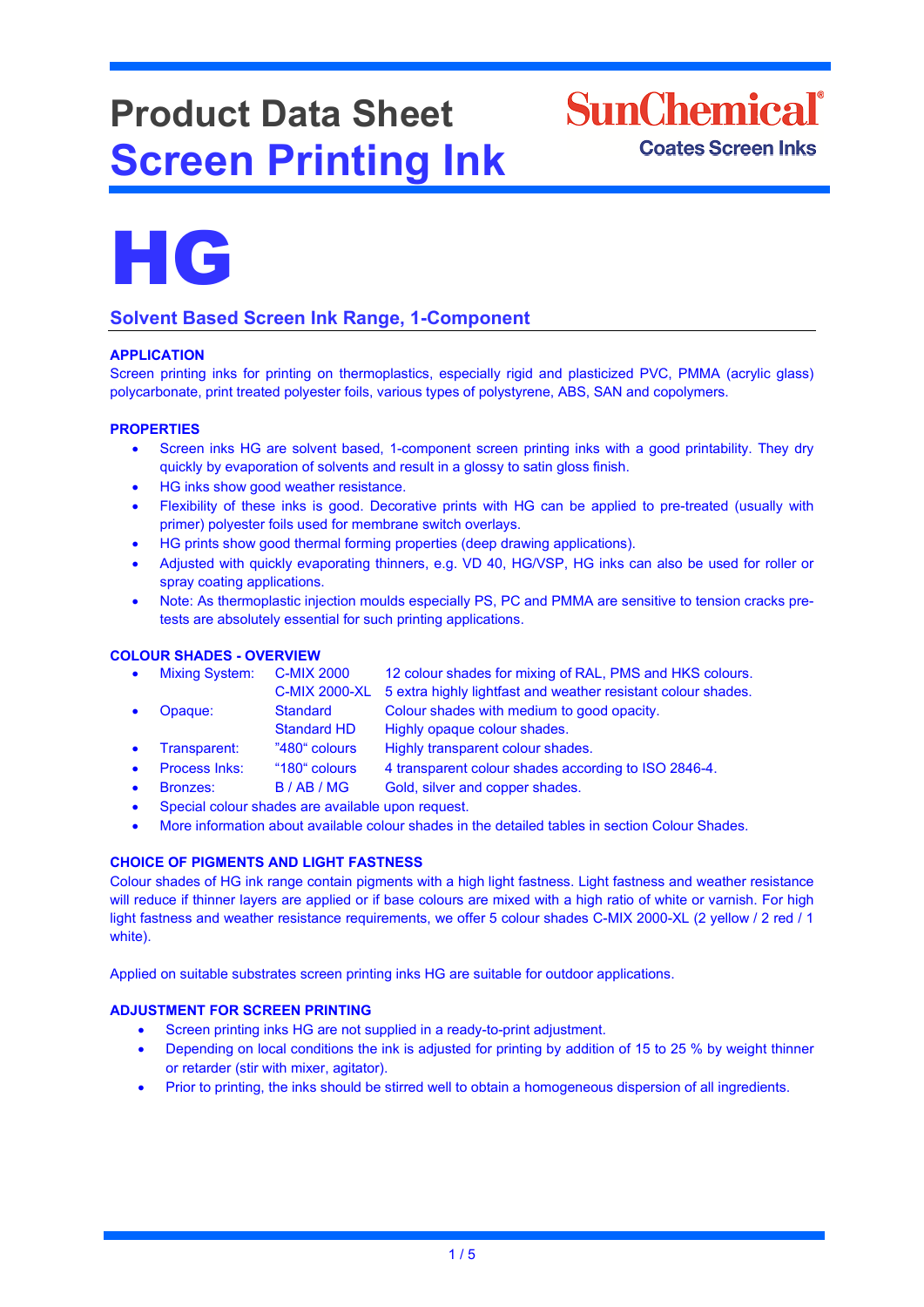#### **THINNERS / RETARDERS**

|                  |                          | For adjustment of screen inks HG, the following products are available: |
|------------------|--------------------------|-------------------------------------------------------------------------|
| Thinner:         | <b>VD 20</b><br>O        | Very quick thinner, good solving power                                  |
|                  | <b>VD 40</b><br>$\circ$  | Quick, very high solving power                                          |
|                  | $\blacksquare$ VD 50     | <b>Standard thinner</b>                                                 |
|                  | <b>VD 60</b>             | <b>Standard thinner (mild odour)</b>                                    |
|                  | <b>XVH</b><br>$\circ$    | Very mild thinner, low solving power                                    |
| <b>Retarder:</b> | $\blacksquare$ VZ 10     | <b>Quick retarder</b>                                                   |
|                  | $O$ VZ 20                | Medium retarder                                                         |
|                  | $N = 25$                 | <b>Medium retarder</b>                                                  |
|                  | <b>VZ 30</b><br>O        | Very slow retarder                                                      |
|                  | <b>VZ 40</b><br>$\circ$  | Very slow retarder                                                      |
|                  | $\blacksquare$ Preferred | $O =$ Suitable                                                          |

Depending on printing conditions, the products listed above can be mixed into the inks individually or as mixtures. Please note that depending on evaporation rate of the thinner/retarder used drying times may be longer.

Thinner/retarder should be mixed into the ink thoroughly using a mixer or agitator. In addition, inks should be stirred well prior to each processing to obtain a homogeneous dispersion of all ingredients.

#### **ADJUSTMENT FOR SPRAY COATING APPLICATION**

HG inks can also be roller coated or applied with a spray gun. For these applications, HG inks are thinned with quick evaporating thinners such as VD 20 or VD 40 (preferred for roller coating) or HG/VSP (spray coating). Addition of thinner, usually >50%, depends on the required processing viscosity.

#### **ADDITIONAL AUXILIARY AGENTS**

| <b>Application</b>        | <b>Product</b>            |               | <b>Addition in % by weight Additional Information</b> |
|---------------------------|---------------------------|---------------|-------------------------------------------------------|
| <b>Retarder paste</b>     | VP/K                      | Max. 10%      | Possibly slightly reduced gloss                       |
|                           | LAB-N 111420/VP Max. 10%  |               | Gloss slightly reduced                                |
| <b>Viscosity increase</b> | Thickening powder Max. 3% |               | Stir with mixer                                       |
| <b>Matting</b>            | <b>Matting powder</b>     | Max. 5%       | Stir with mixer                                       |
| Flow agent                | VM 2                      | $0.3 - 0.5\%$ | Do not overdose!                                      |
| Anti floating agent       | LAB-N 561248              | $1 - 1.5%$    | Stir with mixer                                       |

#### **OVERPRINTING**

Generally, it is not necessary to overprint HG inks with varnish. However, overprinting to increase chemical resistances is possible with the following solvent based special varnishes:

|           | $\bullet$ HG/E50:   | 1-component,                                      | Standard varnish of C-MIX colour range      |  |
|-----------|---------------------|---------------------------------------------------|---------------------------------------------|--|
|           | $\bullet$ SG 70/15: | 1-component.                                      | Increase of alcohol and petrol resistance   |  |
|           | • $PK 70/36$ :      | 1-component,                                      | Increase of alcohol and petrol resistance   |  |
|           | • $Z$ 70/114-PVC:   | 2-component,                                      | for PVC substrates, high solvent resistance |  |
| $\bullet$ | Note:               | Pre-tests to determine suitability are essential! |                                             |  |

# **BRONZE COLOURS, MIXING OF BRONZE INKS**

Bronze colours 75/AB to 79/AB and metal gloss colours 75/MG to 79/MG are available.

Printers can mix bronzes themselves using bronze pastes B 75, B 76, B 77 and B 79 as well as bronze powder B 78-POWDER. For examples of colour shades please refer to our Bronze Colour Card.

These "B" bronze pastes and "B" bronze powder are mixed with bronze binder HG/B or varnish HG/E50 prior to processing.

| Mixing ratios in parts by weight: |     |                |             |
|-----------------------------------|-----|----------------|-------------|
| Gold bronze paste/powder          | tΩ  | HG/B or HG/E50 | $= 1:3 - 4$ |
| Silver bronze paste               | to. | HG/B or HG/E50 | $= 1: 4-5$  |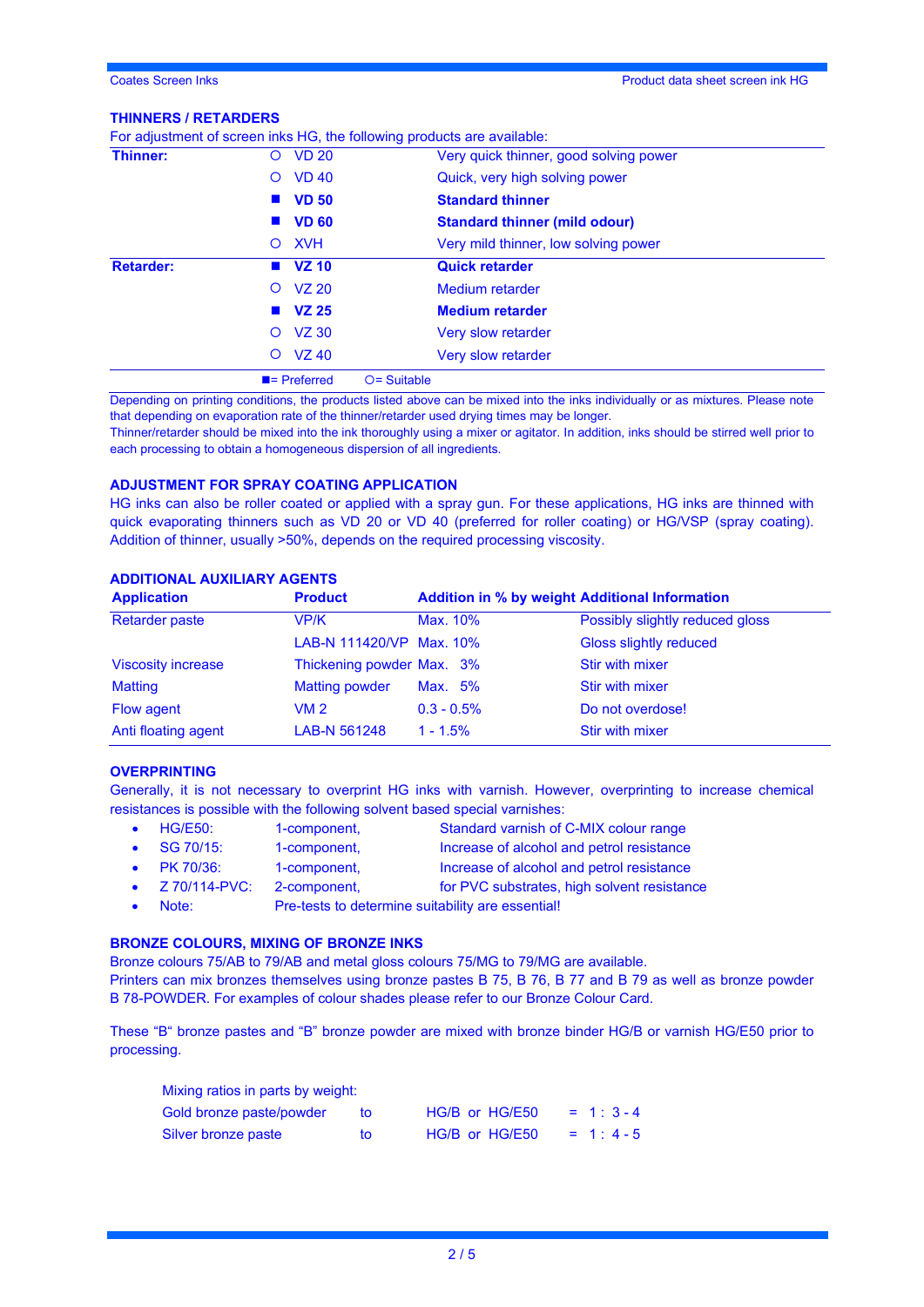Contrary to AB and MG, bronze colours B bronzes are prone to oxidation (exception B 78-POWDER). Therefore, they should be overprinted, e.g. with HG/E50. B-bronzes are not recommended for long-term outdoor applications.

B 78-POWDER does not tend to oxidation. The pale copper shade will not darken with time. Colour of inks mixed with B 78-POWDER is similar to colour 78/AB as shown on our "bronze colour card".

Note: When overprinting bronze colours (B/ AB/ MG) with varnish or other colour shades, it is essential to carry out pre-tests to check intermediate adhesion of the ink layers (fingernail test, tape test).

#### **DRYING**

HG screen printing inks dry physically, i.e. by evaporation of solvents.

Drying times below are only approximate as drying properties depend on various factors:

- Type and amount of thinners/retarders used.
- Thickness of printed ink layer; number of overprinted ink layers.
- Rack drying or tunnel dryer.
- Temperature, air supply, speed of air stream.
- Type of substrate/material printed.

Depending on local conditions, drying time in a drying frame (rack) is approx. 10 - 15 minutes at room temperature (20°C). Drying time using an efficient tunnel dryer (e.g. 2 hot air and 1 cold air section) is about 20 - 60 seconds at a temperature of 50°C.

Note: Addition of retarders may result in much longer drying times!

#### **SCREEN FABRIC / STENCILS**

HG inks have been formulated for printing with fabrics ranging from 77 to 140 threads/cm. Suitability for printing with coarser or finer fabrics should be determined by corresponding pre-trials.

All copy emulsions and capillary films suitable for solvent based screen inks can be used, such as our program of SunCoat or Murakami products.

#### **CLEANING**

Stencils and tools can be cleaned with our universal cleaning agents URS or URS 3.

#### **PACK SIZE**

Screen printing inks HG are delivered in 1 litre containers. Other pack sizes are available upon request.

#### **SHELF LIFE**

In closed original containers, HG inks generally have a shelf life of 5 years from date of production. For exact date of expiry, please refer to the label.

#### **SAFETY DATA SHEETS**

Read safety data sheet prior to processing Safety data sheets comply with Regulation (EC) No. 1907/2006 (REACH), Appendix II.

#### **CLASSIFICATION AND LABELLING**

Hazard classification and labelling comply with Regulation (EC) No. 1272/2008 (CLP/GHS).

#### **CONFORMITY**

Coates Screen Inks GmbH does not use any of the substances or mixtures for the production of printing inks, which are banned according to the EUPIA (European Association of the Printing Inks Industry) exclusion policy. Screen printing inks range HG C-MIX 2000 colour shades, standard, highly opaque standard colours (HD), process colours, silver, fluorescent colours and transparent colours comply with the requirements of toy standard "EN 71-3:2019 Safety of toys – Migration of certain elements (category III: scraped off material). Further compliance confirmations are available upon request.

#### **ADDITIONAL INFORMATION ABOUT OUR PRODUCTS**

| Product data sheets: | <b>Auxiliary Agents for Screen Printing HM</b>                                                 |
|----------------------|------------------------------------------------------------------------------------------------|
| <b>Brochures:</b>    | <b>Solvent Based Screen Printing Inks</b>                                                      |
| Internet:            | Various technical articles are available for download on www.coates.de.<br>section "SN-Online" |

#### **FOR COLOUR RANGES, PLEASE REFER TO NEXT PAGE.**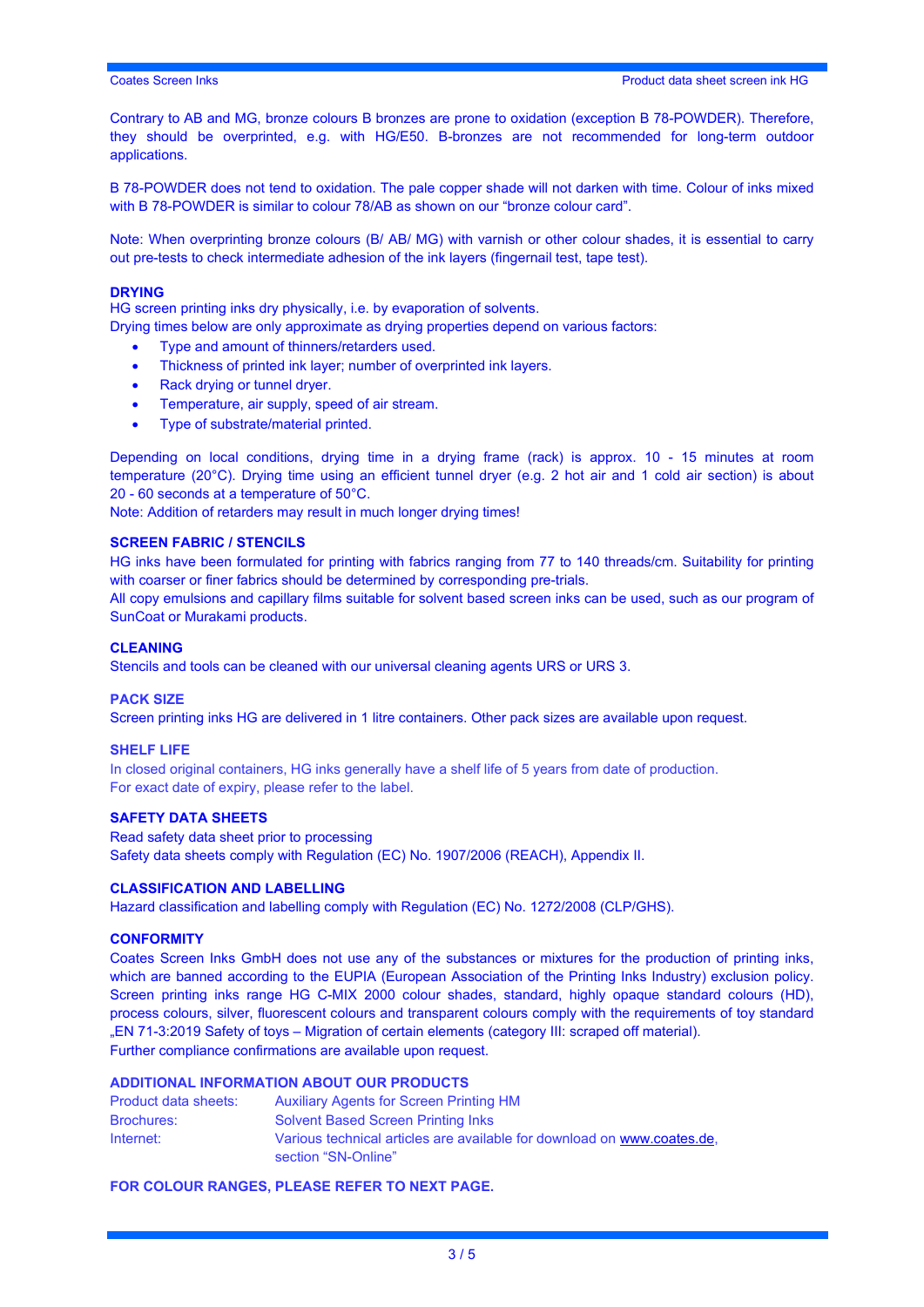# **COLOUR SHADES**

| <b>C-MIX 2000 BASE COLOUR SHADES</b><br>Mixing system for matching of PMS, HKS, RAL colours (on white substrates)<br>Start formulations available in data base "Formula Management C-MIX 2000"<br><b>According to colour card C-MIX 2000</b> |                                       |                 |                                                                                                                                                                       |                 |                    |
|----------------------------------------------------------------------------------------------------------------------------------------------------------------------------------------------------------------------------------------------|---------------------------------------|-----------------|-----------------------------------------------------------------------------------------------------------------------------------------------------------------------|-----------------|--------------------|
| primrose                                                                                                                                                                                                                                     | <b>HG/Y30</b>                         | red             | <b>HG/R50</b>                                                                                                                                                         | green           | <b>HG/G50</b>      |
| golden yellow                                                                                                                                                                                                                                | <b>HG/Y50</b>                         | magenta         | <b>HG/M50</b>                                                                                                                                                         | black           | <b>HG/N50</b>      |
| orange                                                                                                                                                                                                                                       | <b>HG/O50</b>                         | violet          | <b>HG/V50</b>                                                                                                                                                         | white           | <b>HG/W50</b>      |
| scarlet                                                                                                                                                                                                                                      | <b>HG/R20</b>                         | blue            | <b>HG/B50</b>                                                                                                                                                         | varnish         | <b>HG/E50</b>      |
|                                                                                                                                                                                                                                              |                                       |                 | <b>C-MIX 2000 BASE COLOUR SHADES XL</b><br>(extremely lightfast pigmentation for yellow / red and white)                                                              |                 |                    |
| primrose                                                                                                                                                                                                                                     | HG/Y30-XL                             | scarlet         | <b>HG/R20-XL</b>                                                                                                                                                      | white           | <b>HG/W50-XL</b>   |
| golden yellow                                                                                                                                                                                                                                | <b>HG/Y50-XL</b>                      | red             | <b>HG/R50-XL</b>                                                                                                                                                      |                 |                    |
|                                                                                                                                                                                                                                              |                                       |                 | <b>STANDARD Colour Range (medium opacity)</b><br>According to colour card STANDARD 1 for screen printing inks<br>Availability of further standard shades upon request |                 |                    |
| citric yellow                                                                                                                                                                                                                                | HG 10/NT-NEU                          | dark pink       | HG 24/NT-NEU                                                                                                                                                          | fir green       | HG 41/NT-NEU       |
| medium yellow                                                                                                                                                                                                                                | <b>HG 11/NT-NEU</b>                   | light blue      | HG 30/NT-NEU                                                                                                                                                          | brilliant green | HG 42/NT-NEU       |
| dark yellow                                                                                                                                                                                                                                  | HG 12/NT-NEU                          | medium blue     | HG 31/NT-NEU                                                                                                                                                          | reseda green    | HG 43/NT-NEU       |
| light orange                                                                                                                                                                                                                                 | HG 14/NT-NEU                          | ultra marine    | HG 32/NT-NEU                                                                                                                                                          | grass green     | HG 44/NT-NEU       |
| orange                                                                                                                                                                                                                                       | HG 15/NT-NEU                          | dark blue       | HG 33/NT-NEU                                                                                                                                                          | light brown     | HG 50/NT-NEU       |
| ochre yellow                                                                                                                                                                                                                                 | HG 17/NT-NEU                          | turquoise       | HG 34/NT-NEU                                                                                                                                                          | dark brown      | HG 51/NT-NEU       |
| light red                                                                                                                                                                                                                                    | HG 20/NT-NEU                          | marine blue     | HG 35/NT-NEU                                                                                                                                                          | white           | HG 60/NT-NEU       |
| bright red                                                                                                                                                                                                                                   | HG 21/NT-NEU                          | violet          | HG 36/NT-NEU                                                                                                                                                          | black           | HG 65/NT-NEU       |
| carmine red                                                                                                                                                                                                                                  | HG 22/NT-NEU                          | light green     | HG 40/NT-NEU                                                                                                                                                          |                 |                    |
| <b>STANDARD Colour Range HD (high opacity)</b><br>According to colour card STANDARD HD for screen printing inks<br>Availability of further standard HD shades upon request                                                                   |                                       |                 |                                                                                                                                                                       |                 |                    |
| citric yellow, highly opaque                                                                                                                                                                                                                 |                                       | HG 10/HD-NT-NEU | bright red, highly opaque                                                                                                                                             |                 | HG 21/HD-NT-NEU    |
| medium yellow, highly opaque                                                                                                                                                                                                                 |                                       | HG 11/HD-NT-NEU | carmine red, highly opaque                                                                                                                                            |                 | HG 22/HD-NT-NEU    |
| dark yellow, highly opaque                                                                                                                                                                                                                   |                                       | HG 12/HD-NT-NEU | white, highly opaque                                                                                                                                                  |                 | HG 60/HD-NT-NEU    |
| orange, highly opaque                                                                                                                                                                                                                        |                                       | HG 15/HD-NT-NEU | black, highly opaque                                                                                                                                                  |                 | HG 65/HD-NT-NEU    |
| light red, highly opaque                                                                                                                                                                                                                     |                                       | HG 20/HD-NT-NEU |                                                                                                                                                                       |                 |                    |
| <b>SPECIAL PRODUCTS: Special Colour Shades, Varnishes, Pastes</b><br>Information about availability upon request                                                                                                                             |                                       |                 |                                                                                                                                                                       |                 |                    |
| black, matt                                                                                                                                                                                                                                  |                                       | HG 65/MT-NT-NEU | black light varnish "blueish"                                                                                                                                         |                 | <b>HG 70/66-NT</b> |
|                                                                                                                                                                                                                                              | black toning paste<br><b>HG 65/22</b> |                 | black light varnish "yellowish"                                                                                                                                       |                 | <b>HG 70/84-NT</b> |
| black, IR-permeable                                                                                                                                                                                                                          |                                       | <b>HG 66/IR</b> | overprint varnish                                                                                                                                                     |                 | <b>HG/E50</b>      |
| blackboard black                                                                                                                                                                                                                             |                                       | <b>HG 67</b>    | overprint varnish, matt                                                                                                                                               |                 | <b>HG 70/MT</b>    |
| black, low PAH content                                                                                                                                                                                                                       |                                       | <b>HG 68/NT</b> | varnish, highly transparent                                                                                                                                           |                 | <b>HG 70/20</b>    |
| transparent paste                                                                                                                                                                                                                            |                                       | <b>HG/TP</b>    | <b>UV-absorbing varnish</b>                                                                                                                                           |                 | <b>HG 70/96-NT</b> |
| etch imitation                                                                                                                                                                                                                               |                                       | HG 63/00        | obliterating grey                                                                                                                                                     |                 | <b>HG 74</b>       |
| matt paste<br><b>HG/MP</b>                                                                                                                                                                                                                   |                                       |                 | phosphorescent ink                                                                                                                                                    |                 | <b>HG 96</b>       |
| bronze binder<br>HG/B                                                                                                                                                                                                                        |                                       |                 |                                                                                                                                                                       |                 |                    |

**Matching of PMS, RAL, NCS colours and special shades upon request.** 

**FOR FURTHER COLOUR RANGES, PLEASE REFER TO NEXT PAGE.**